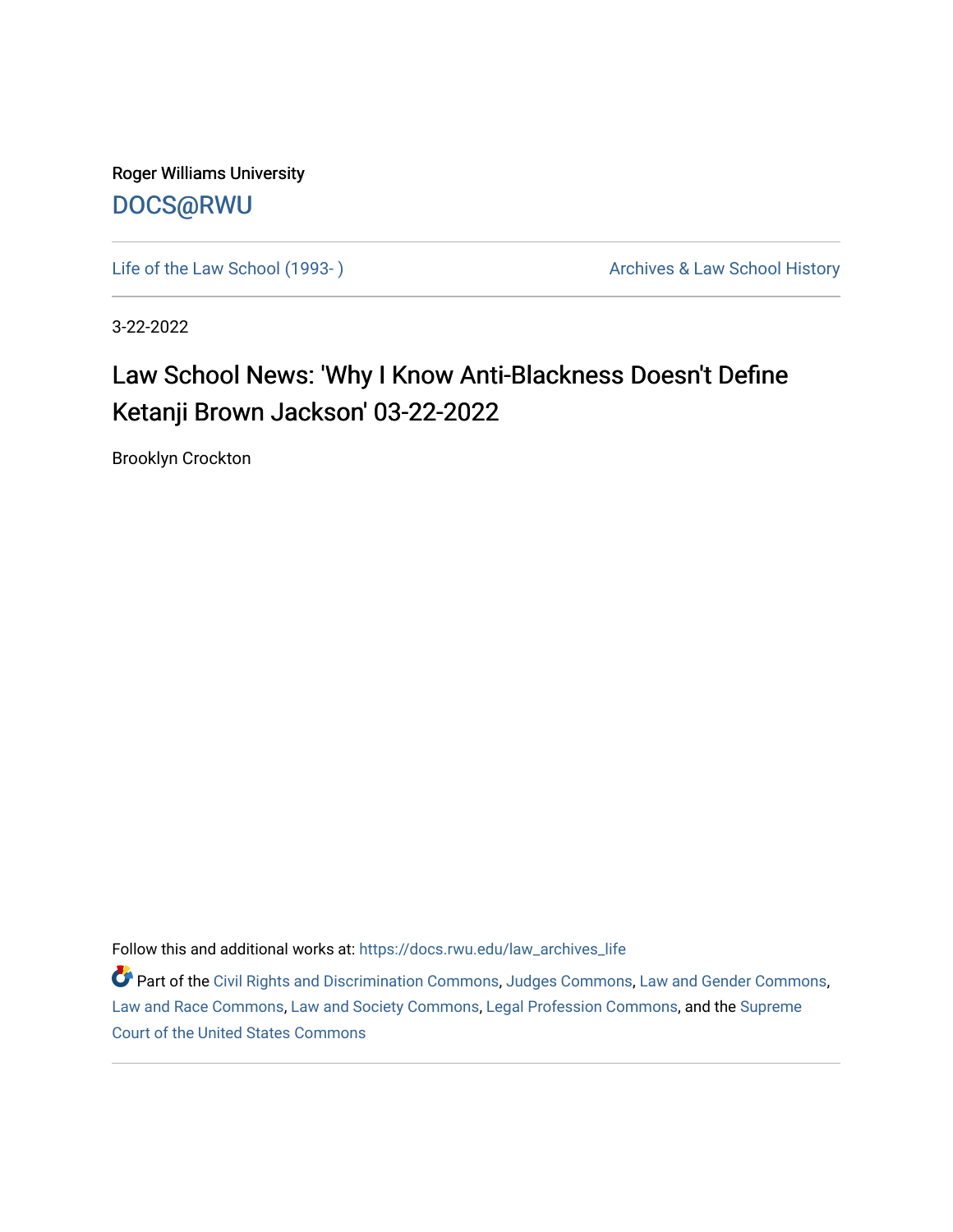## *Law School News*

## 'Why I Know Anti-Blackness Doesn't Define Ketanji Brown Jackson'

Brown Jackson could become the first Black woman U.S. Supreme Court justice. But as law student Brooklyn Crockton discovered, being mistaken for a defendant while entering a courtroom is all too common for Black lawyers.

March 22, 2022 | Brooklyn Crockton, RWU Law 3L



RWU Law 3L Brooklyn Crockton; U.S. Supreme Court nominee Ketanji Brown Jackson.

*RWU Law 3L Brooklyn Crockton contributed this OpEd to the [WordInBlack](https://sacobserver.com/author/wordinblack-com/) column of the [Sacramento](https://sacobserver.com/) Observer, March 22, 2022 edition. It is reproduced here with the permission of the author.*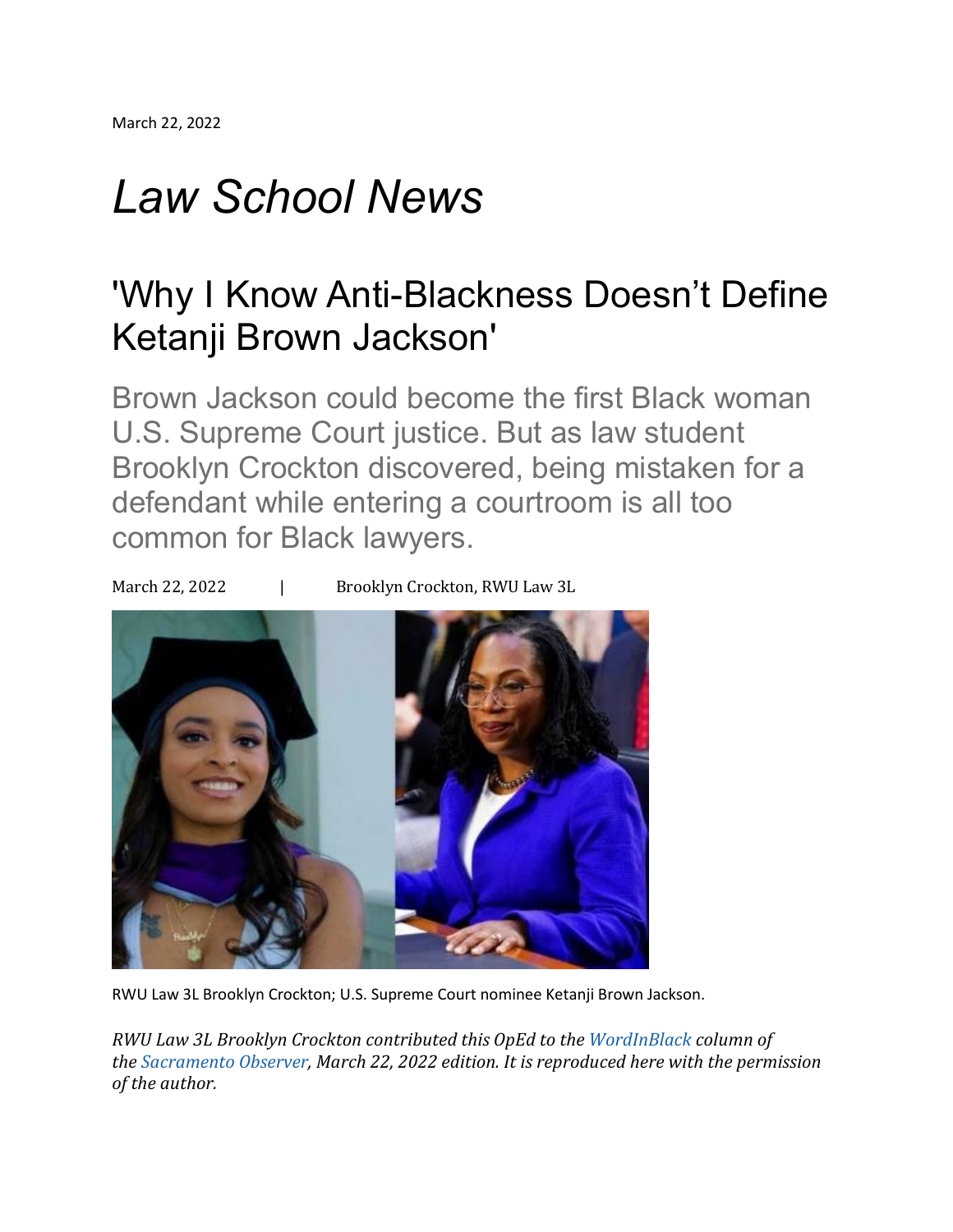(WIB) – We're surrounded by the manifestations of the greatness of Black women: We can turn on the television and see Issa Rae writing awkward Black girls into history. We can see Vice President Kamala Harris addressing the nation. And soon, we might be able to crack open a textbook and read an opinion by none other than United States Supreme Court Justice [Ketanji](https://wordinblack.com/2022/02/anita-hill-ketanji-brown-jacksons-nomination-to-the-supreme-court-signals-historic-change/) Brown [Jackson.](https://wordinblack.com/2022/02/anita-hill-ketanji-brown-jacksons-nomination-to-the-supreme-court-signals-historic-change/)

As a third-year law student at Roger Williams University School of Law in Rhode Island, I, like so many Black people, felt a rush of emotion over Brown Jackson's historic [nomination.](https://wordinblack.com/2022/02/want-to-save-democracy-ensure-that-a-black-woman-serves-on-the-supreme-court-%EF%BF%BC/) Indeed, the confirmation of the future Justice Jackson would offer us a symbolic double hand-tap on the seat next to her for younger generations of Black girls.

Brown Jackson's accomplishments are also a powerful reminder that the anti-Blackness that Black attorneys experience is not what defines us.

In early March as I waited — dressed professionally and carrying case-related folders and binders — to enter a Rhode Island courtroom, a deputy sheriff put his body between me and the door and told me to step to the side.

I was there as part of my law school's experiential Criminal Defense Clinic — I'm conditionally barred to appear in court through the program. However, the sheriff's deputy questioned me within earshot of other people about my name not being on the docket. To my shock, he asked me, "Are you the defendant?"

I shared this [humiliating](https://www.tiktok.com/@sobrooklyn_/video/7070909525452131626) experience on Tik-Tok and my [video](https://www.bostonglobe.com/2022/03/07/metro/black-law-student-says-deputy-mistook-her-defendant/) about it went viral. As I asked in the video, why would he assume that I was a defendant?

## *I think we all know why.*

After my video went viral I heard from so many lawyers who have had this kind of racist experience. Imagine how many times Judge Jackson has had something similar happen to her?

In 2021, only 4.7% of lawyers in the United States were Black, according to the American Bar Association's Profile of the Legal [Profession.](https://www.americanbar.org/news/reporter_resources/profile-of-profession/) Once the shimmer of law school wears off after graduation, the disregard for Black and Brown lives become obvious to Black lawyers. For centuries, the law has been used as a mechanism for the degradation of people of color. Joining the legal profession means actively challenging statutes made to oppress people that look like me — like Judge Jackson — and doing so is no easy feat.

Black people who enter the legal profession are expected to form a vibranium skin against racial microaggressions. People — like that deputy sheriff — question our credentials. We are undermined, overworked, underpaid, over-analyzed, and under-represented, but we are always overprepared. And a system made to oppress us is no match for the strength of our ancestors — for the strength they give us right here, right now.